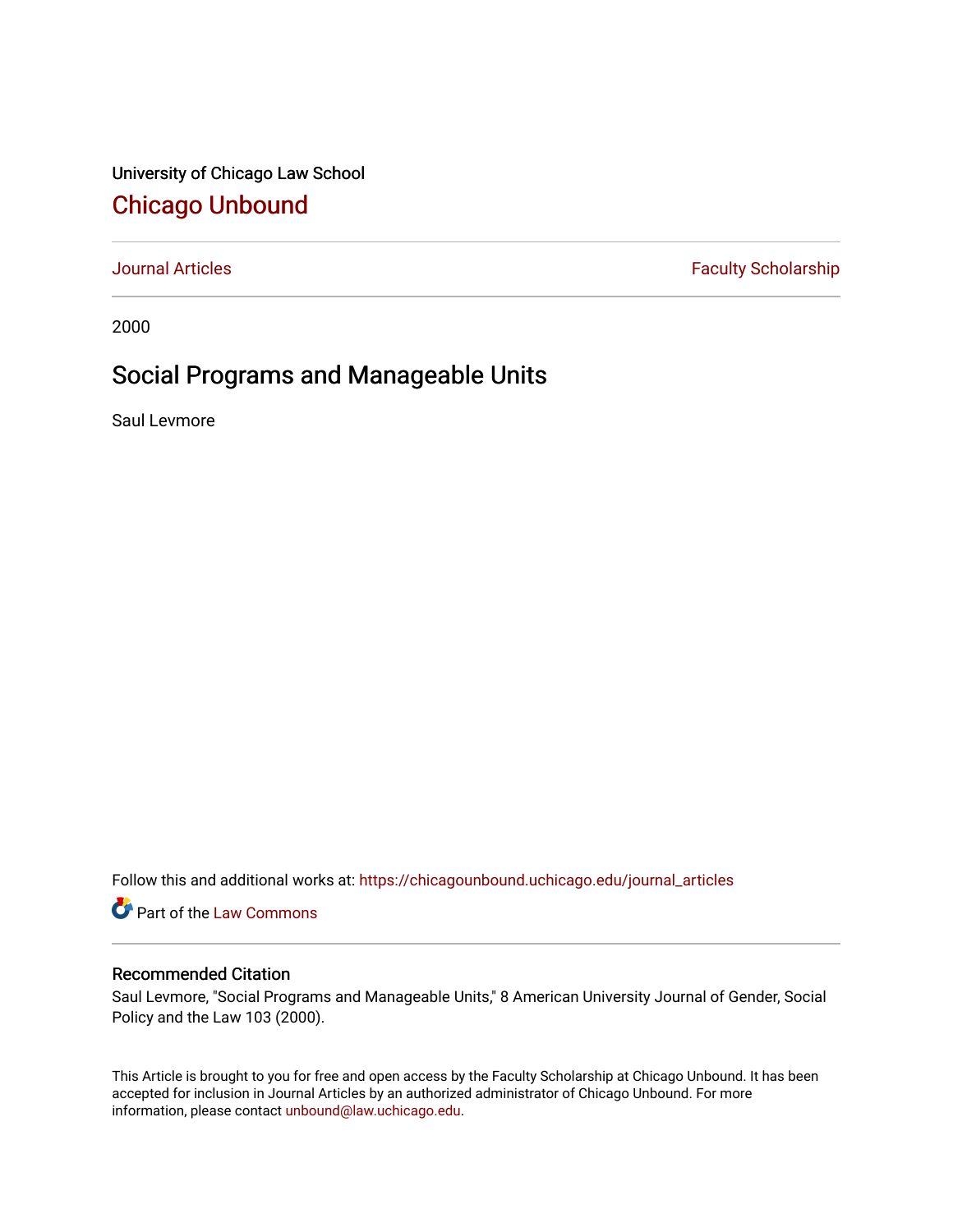# **SOCIAL PROGRAMS AND MANAGEABLE UNITS**

SAUL LEVMORE"

| $\Pi$ . |  |
|---------|--|
|         |  |
|         |  |
|         |  |
|         |  |
|         |  |

### I. INTRODUCTION

Why do some social problems attract more private and public resources than others? How do we as individual voters and contributors come to devote our attention and energy to some causes or experiments over others? One implicit contribution of Martha Fineman's work is to draw attention to the fact that struggling families have not been high on our lists of causes.<sup>1</sup> There is something of a puzzle in this important lamentation, because there is a consensus that many of our serious social problems are caused or exacerbated by impoverished opportunities that might be statistically linked to poor, single-parent households.<sup>2</sup> Fineman's discussion targets neither poverty nor single-parent status. $3$  However, it is fair to say that she draws attention to the sad and frustrating persistence of an American underclass and that this underclass, is linked in both

<sup>\*</sup> William B. Graham Professor of Law, University of Chicago Law School.

<sup>1.</sup> *See* Martha Albertson Fineman, *Cracking the Foundational Myths: Independence, Autonomy, and Self-Sufficiency,* 8 *AM.* U.J. GENDER Soc. POL'Y **&** L. **13** (2000).

<sup>2.</sup> *See* Sheryl L. Howell, *How Will Battered Women Fare Under the New Welfare Reform,* 12 BERKELEY WOMEN'S L.J. 140, 141 (1997) (stating that congressional findings in prelude to the welfare act identifies dilemmas of single family households, and further links them, in a gendered way, to societal problems).

<sup>3.</sup> *See* Fineman, *supra* note 1, at 18 (stating that caretaking work itself creates a collective societal debt).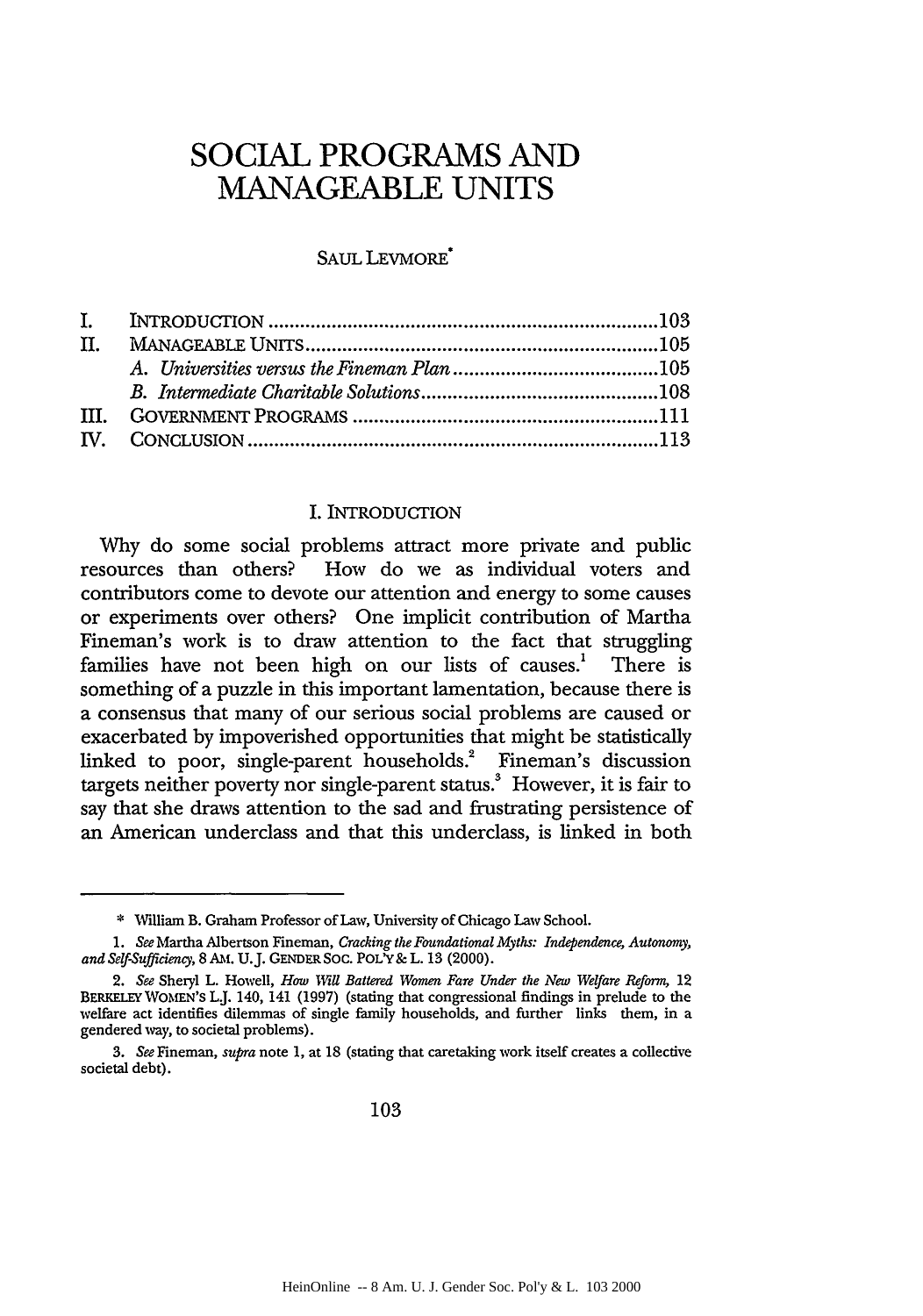perception and fact to poverty and family structure.<sup>4</sup> If governments and private endeavors create great universities, build space stations, and generate fabulous national wealth, then why not some progress on the home front?<sup>5</sup>

One puzzle is the contrast between our successes and our failures. My first step is to frame this puzzle in terms of the range of successes of political, non-profit, and other entrepreneurs. Most social problems create opportunities for politicians to attract our votes.<sup>6</sup> Many social problems set the stage for private entrepreneurs who see the potential for profit where they can outperform the public sector and capture resources that the public is inclined to spend. Social problems also stimulate the formation of not-for-profit intermediaries who are able to apply private contributions and sometimes public funds to social problems.<sup>7</sup> The puzzle put forth and explored here is why the opportunities for entrepreneurial success touched on in the Fineman lecture does not seem to generate serious activity. Thus, in the case of the non-profit sector, our daily mail contains many solicitations that appeal to our concern for so many causes-but so rarely for programs that might make the plight of relatively poor families less desperate. In the political arena, politicians do not compete for our votes by promising to solve these problems or to do more than has been done in the past and at lower cost. As for profitmaking opportunities, we do not find entrepreneurs advertising or bidding for serious privatization of social welfare programs.

Professor Fineman indicts our society for its failures, and implores us to do better.<sup>8</sup> My reaction in this Comment is to focus on the puzzle of why things are as she describes them. I will suggest that understanding these puzzles about the agendas of public and social entrepreneurs may be useful in imagining solutions to the tragedies and disgraces around us.

<sup>4.</sup> Fineman, *supra* note 1, at **25.**

**<sup>5.</sup>** *See* RIcHARD R NELSON, THE MOON AND THE GHETrO **13-18** (1977) (discussing the successes and failures of domestic social programs aimed at addressing poverty).

*<sup>6.</sup> See, e.g.,* Glenn L. Pierce **&** Michael Radelet, *Challenging the Death Penalty: A Colloquium, The Role and Consequences of the Death Penalty in American Politics,* 14 **N.Y.U.** REV. L. & **SOC.** CHANGE 711, 720 (1986) (pointing to politicians' use of the death penalty in crime control platforms to help "manage" as an issue and garner public support).

<sup>7.</sup> *See generally* Rob Atkinson, *Altruism in Nonprofit Organizations,* 31 B.C. L. REV. 501 (1990) (detailing an in depth study of existence, motivation, and methodology of non-profit charitable organizations).

**<sup>8.</sup>** SeeFineman, supra note **1,** at **26** (urging for a more responsive and active state).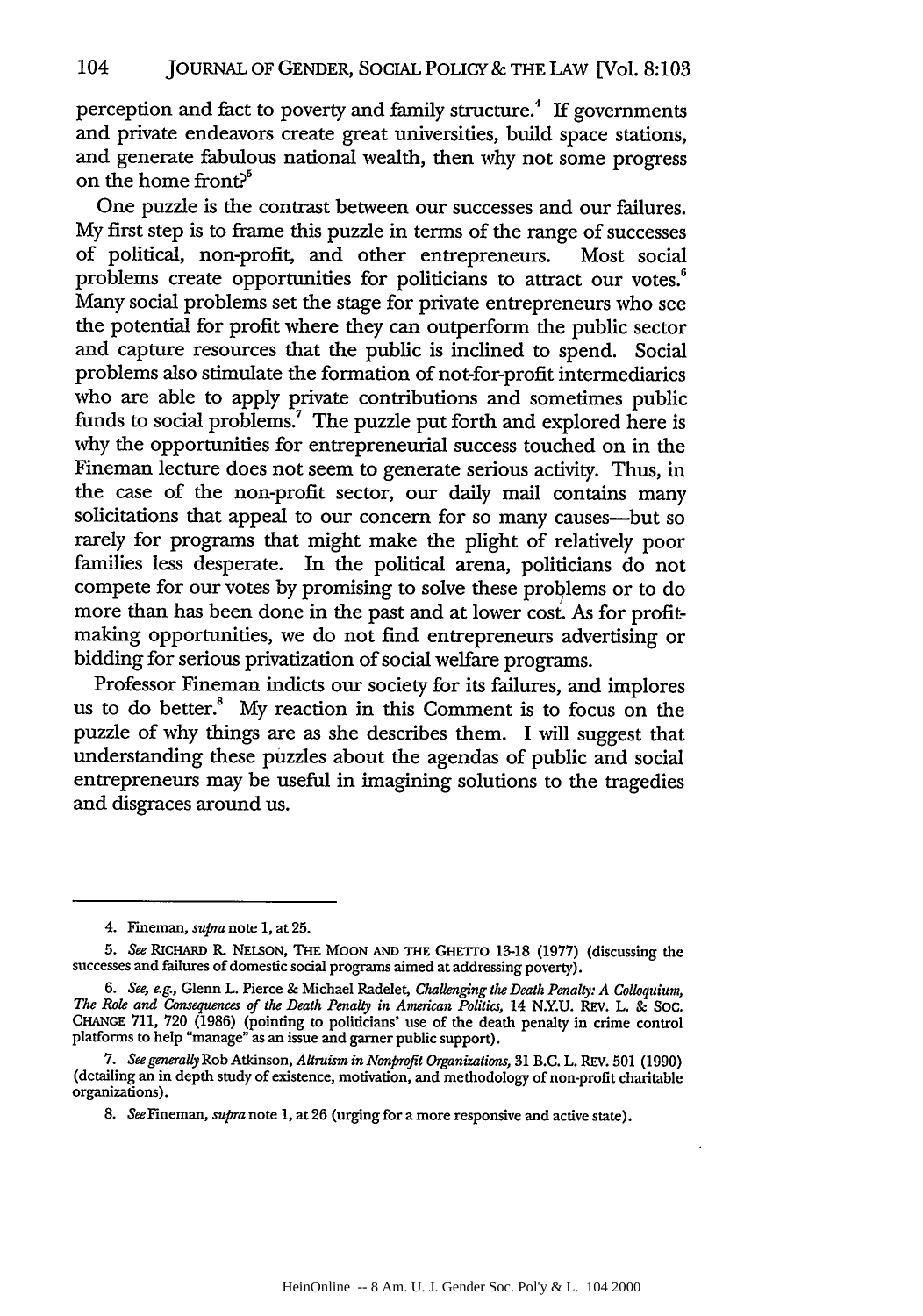#### II. MANAGEABLE UNITS

#### *A. Universities versus the Fineman Plan*

My central thesis is that there are areas where social underinvestment can be traced to the unmanageable scope of the underlying problem-at least as presently formulated. The basic idea is that donors and other monitors need a way to see that their money is well spent. This requires a closed system that is comparable to competing systems. Competition requires common baselines or other means for making comparisons. Donors and other investors may shy away from opportunities where they fear that they will have no way of judging the performance of that which they support.

Consider, for example, the remarkable success of American universities. Rather than adducing evidence of particular research and intellectual accomplishments, rates of return on investments, or simply the international flow of students and faculty, I will simply assume that readers are willing to take the success of this industry as a given. But what are the features that explain this success? Notable characteristics that are not found in many other countries include a substantial non-profit but non-public sector, a parallel set of public competitors, important grant and scholarship programs funded by the federal government, and a history of substantial private fundraising (especially in the non-profit, private sector).

Another important feature of the landscape is of course, the tax treatment of university activities. There is a charitable deduction available to donors and tax-exempt status for the universities receiving these funds.<sup>10</sup> It is difficult to imagine our system of higher education in the absence of these tax rules, and it is perhaps too easy to take these features for granted, but I do not dwell on the tax angle. It is possible to think of the tax treatment as part of the funding offered by the federal (and state) government. Indeed, a good way to think about the tax deductions available to donors is as a kind of matching program which informs the government as to how to spend its resources." In any event, inasmuch as my aim here is to understand our domestic social welfare programs and

*<sup>9.</sup> See generally* Douglas M. Saloway, Note, *UMIFA and Model for Endowrment Investing, 22* **J.C.** & U.L. 1045 (1996) (discussing university funding, comparing federal funding with growing importance of private endowments as a source of revenue).

<sup>10.</sup> Internal Revenue Code, 26 U.S.C. § 501 (1999) (providing for both tax exempt status for universities as well as authorizing a tax deduction claim for donors).

<sup>11.</sup> *See* Saul Levmore, *Taxes as Ballots,* 65 U. CHI. L. REV. 387, 405 (1998) (proposing a system through which private contributions to charitable organizations would be made through apportionment of tax payments).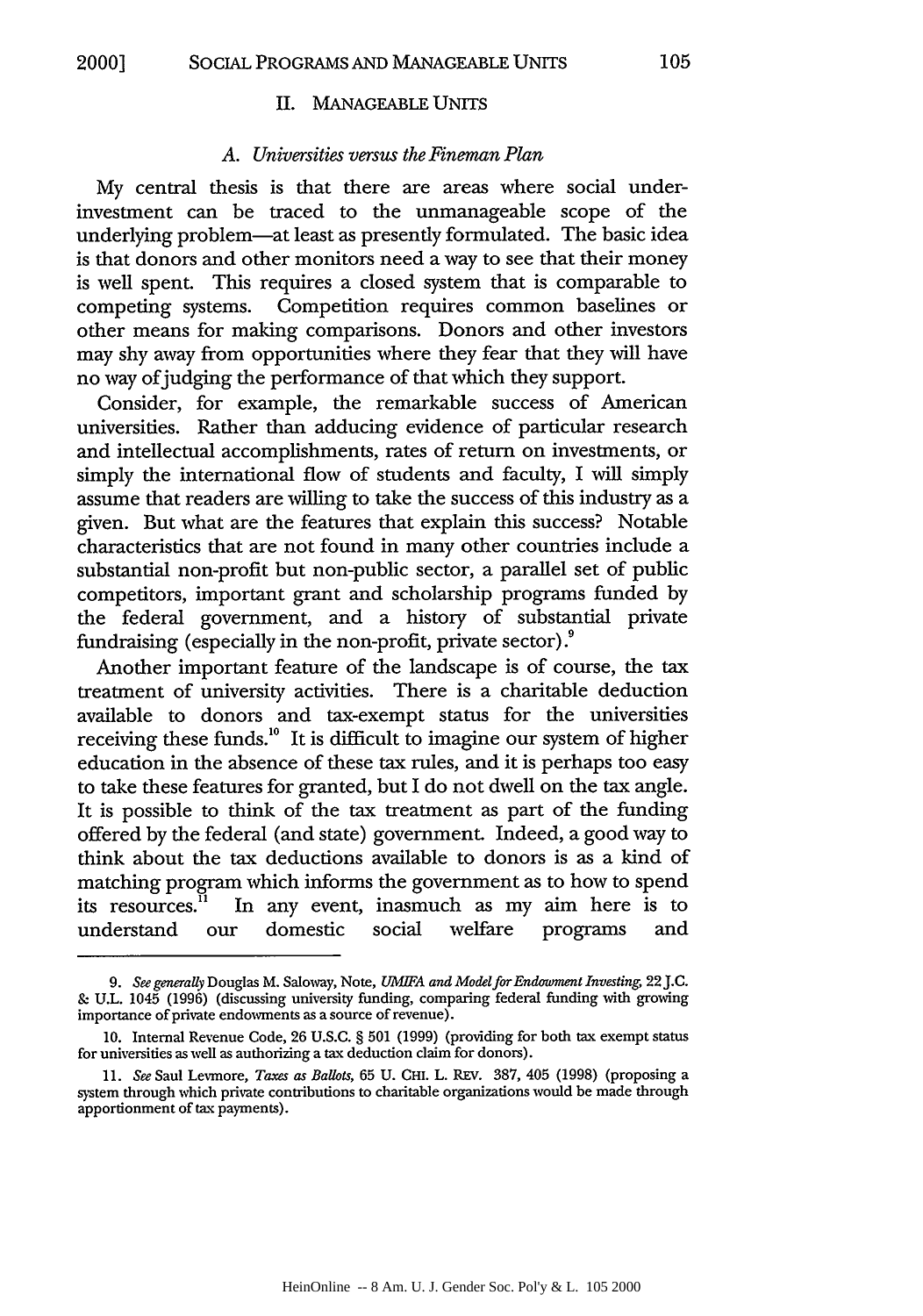opportunities-where similar tax treatment is available-it is useful to downplay the role of the tax system in influencing the success of the education system.

This is obviously not the place to insist on the few variables that might explain the success of American universities. But there is much to be gained from the observation that universities here are in "manageable units" from the perspective of states, private donors, and other investors who wish to compare these potential recipients of resources. There is competition in the sense that universities can be compared. Potential donors, students, and granting agencies can compare the performances of several universities. Graduates develop loyalty to their institutions and one reason this loyalty translates into financial support is that there is a sort of friendly, manageable competition among universities such that a substantial number of graduates do not like to see their own institution fall behind. I will try to avoid belaboring the point **by** rushing to several conclusions. First, we might simply say that collective action, selfishness, and other problems that might prevent universities from obtaining support from their graduates, state governments, and private firms are partly overcome **by** the fact that these universities are sufficiently selfcontained and comparable. Second, potential donors are not so numerous that they cannot possibly imagine their own contributions doing some good. Finally, these donors are able to think of themselves as doing something worthwhile even as they enjoy the sport of competing with other universities.

Donors to a given university are able to monitor their university **by** observing indicia relating to students attracted to this university as compared with others, **by** observing prizes and other measures of faculty performance, **by** assessing the physical plant of the university so that impressive buildings reflect the investment of donated resources and send signals about the values of the university, and so forth. Universities are able to locate themselves in a kind of market niche and appeal to students and donors in this manner. The presence of competitors helps this process along.

Consider now the problem our governments and non-profit enterprises face in seeking to attract funds to such causes as supporting single-parent families and other programs that Professor Fineman's lecture suggests.<sup>12</sup> We might focus on subsidiary programs, such as day care and worker training, but my argument is cleanerand certainly more responsive to Professor Fineman's lamentation-

<sup>12.</sup> SeeFineman, supra note **1,** at **22-23** (discussing the use of subsidies).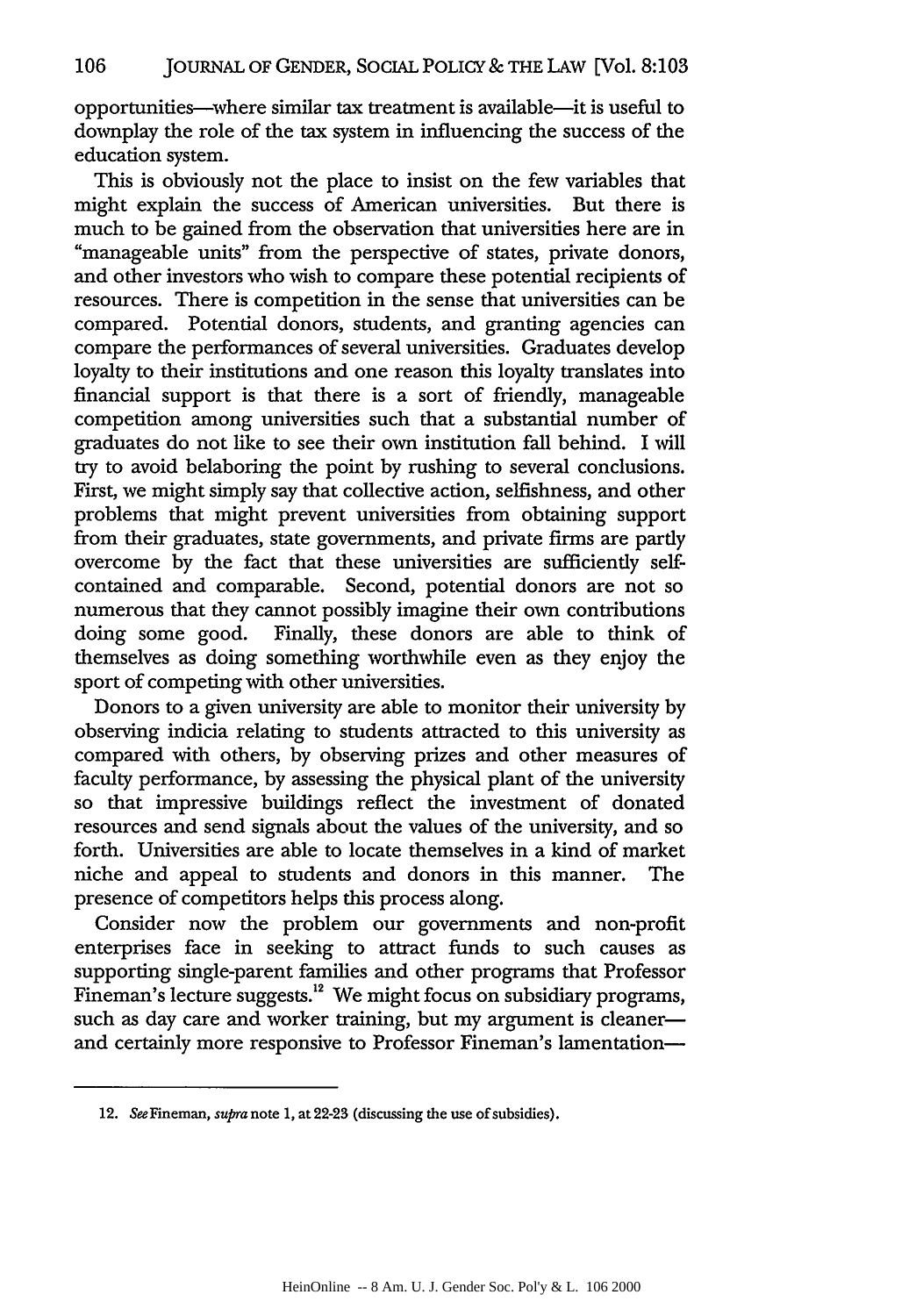if we remain focused on her larger subject of wealth redistribution (reflecting what she calls interdependency) between the haves and the child-rearing have-nots.<sup>13</sup> For ease of exposition I will imagine that the Fineman Plan consists of large-scale wealth transfers to working mothers well beyond those available through current programs. 4 Different readers might imagine different programs, but even without specifying any single plan we might simply imagine a policy or program aimed at qualifying "providers." An important feature of any such program is that it redistributes substantial financial resources to these providers (or those in their care). To be sure, these resources might prove an excellent investment, but in the short run redistribution of this kind must come either through the political process-as the recent plan put forward by Professors Ackerman and Alstott imagines<sup>15</sup>—or through a process of private contributions.

The first thing to see is that the Provider Program, as we might think of it, could not be more different from the university model. Recipients under the Program will be dispersed, numerous, and mobile, or at least potentially so. The Program's goal of advancing the society's interest in promoting equal opportunity and in making sensible investments in its citizens seems at least as attractive as education in terms of "selling" to donors. But, there is a serious problem in identifying or creating manageable, comparable units. The university example suggests not only the value of comparable and even competing units but also the disadvantages associated with the Program beneficiaries' characteristics. Thus, the dispersed arrangement of recipients under the Program means that it is difficult to attract donors with geographic loyalties; difficult or in some sense "inefficient" to encourage donors to attach their names to facilities that might serve these recipients because such naming opportunities are likely to be far inferior to cash payments; and difficult for interested donors to monitor the program they empower.

The fact that recipients are numerous means that it is difficult for donors to see palpable results. Environmental and habitat-oriented organizations, for example, succeed by making the case for a given project such as acquiring acreage for park-land or taking steps to increase the population of a threatened species. This is very much like universities raising funds for a particular type of research, for a

<sup>13.</sup> Fineman, *supra* note **1,** at **27** n.25.

<sup>14.</sup> Fineman, *supra* note 1, at 27.

<sup>15.</sup> See generally BRUCE ACKERMAN & ANN ALSTOTT, THE STAKEHOLDER SOCIETY (1999) (proposing a plan that redistributes financial resources).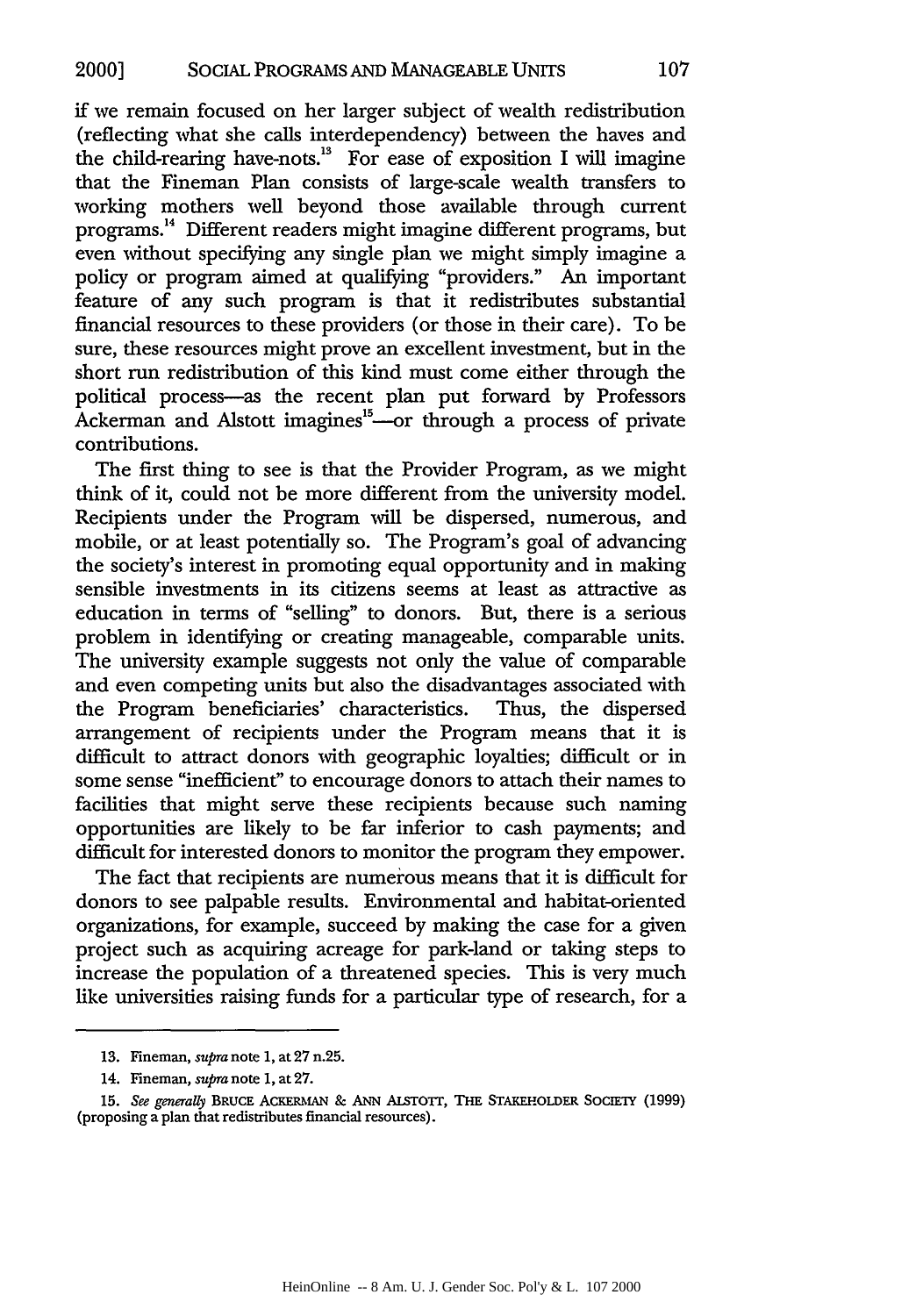new library, or even for student scholarships. In all of these cases it is easy to see that donors might identify with the proposed project and sense some accomplishment when they observe "results."

In contrast, I doubt that an organization which sought to raise money for "deserving students at colleges across the country" would attract much in the way of donations. Those who earmark their gifts towards more manageable units enjoy several advantages. They are likely to have some sense of control, they might compare recipient institutions, and they might be more likely to feel that their gifts had some impact or that they repaid some social debt. Universities, local museums, and some churches are thus well situated in the market for donors, but a large scale redistribution effort on behalf of working mothers with low incomes (to take one palpable example) is perhaps terribly situated.

## *B. Intermediate Charitable Solutions*

I will return below to possible solutions, or ways of advancing the Provider Program idea. However, it is useful first to think of steps that might be taken in the direction of the program that Fineman suggests.<sup>16</sup> As long as we continue to limit the discussion here to nonprofit organizations and charitable giving, most of these steps will be familiar ones. Thus, a charity might seek funds for a school that trained mothers eager to join or improve their position in the workforce. Others might seek funds for a day care center or for a health care program.

To the extent that "entrepreneurs" are able to create manageable units to appeal to donors, some of what the Provider Program aims to accomplish can indeed be created without any serious change. The problem is that if the best program is one that transferred substantial resources to a large group of beneficiaries, such as single parents earning between **\$10,000** and **\$30,000,** with few if any strings attached, then these intermediate programs may be inefficient in the sense that they channel resources to second best services. Money might be raised most easily for women's shelters, vocational schools or hospitals because these concrete projects offer donors some satisfaction or, more interestingly, because donors can compare the performance of such an institution against that of other institutions of comparable size. But these types of programs may be inferior to cash outlays that the beneficiary group can spend as it likes.

<sup>16.</sup> *See generally* Fineman, *supra* note 1, at 16 (proposing the concept of collective responsibility).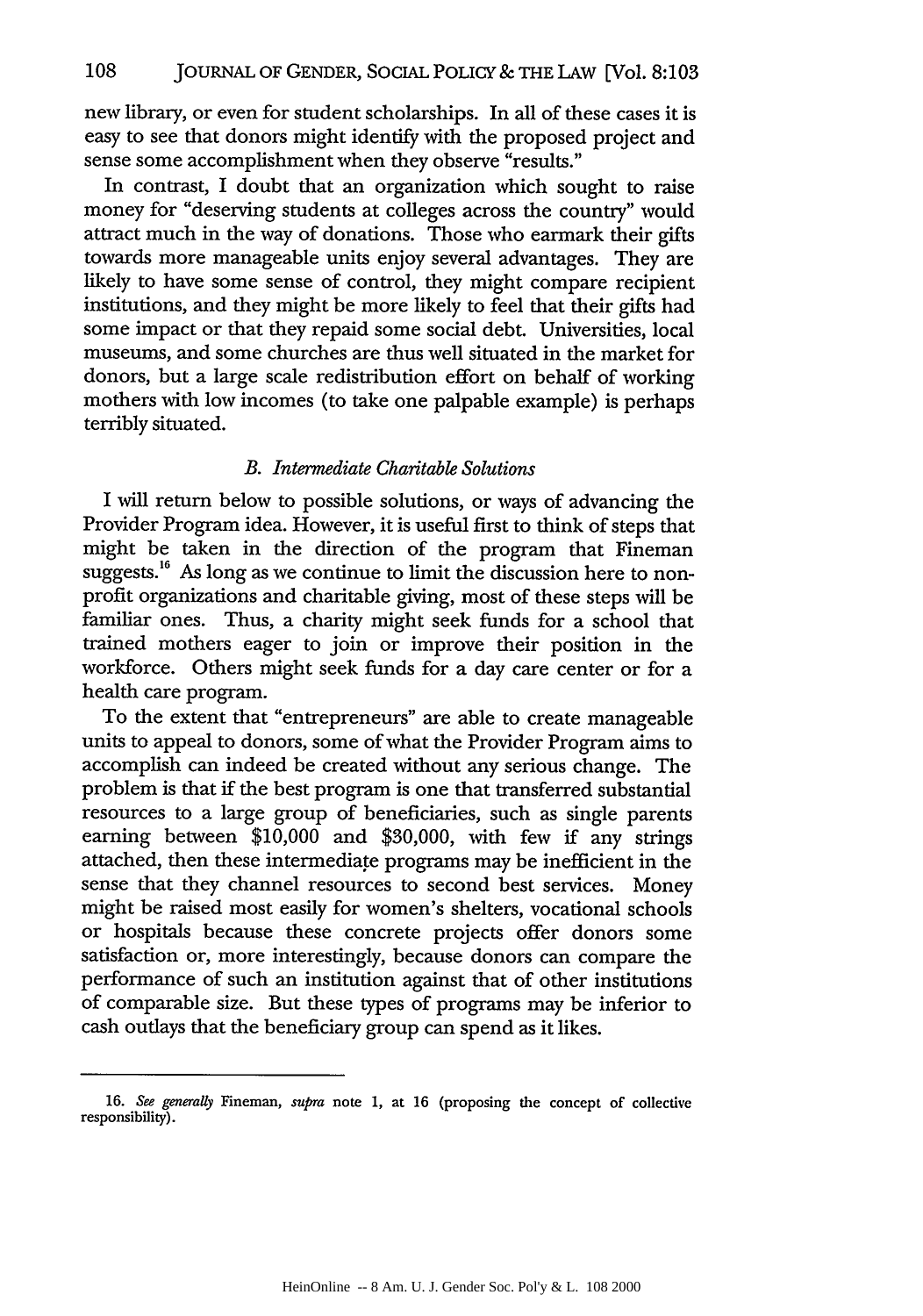Efficiency minded donors, if we may think of them that way, who agree wholeheartedly with Professor Fineman's very economic claim that a Provider program would be an excellent social and economic investment, $\frac{17}{17}$  might be expected to think economically about their investments. They may see the advantage of redistribution with no strings attached-but they may fear that the impact of money invested in an open-ended pool of needy people will be impossible to evaluate. Such investors might wish to contribute instead to second best options such as shelters and emergency medical care funds. Their first choice, we might imagine, is to join in the Fineman Plan in transferring resources to single, working parents,<sup>18</sup> but to do so in circumstances where this "experiment," or the selection mechanism applied to recipients, can be monitored in order to be sure that future resources go where they do the most good.

It bears emphasizing that I am not claiming any evidence for the proposition that large cash outlays are the way to go. I merely begin by wondering why so much money is raised for so many causes but then so little for the sort of program that Professor Fineman has in  $mind.<sup>19</sup>$  From there, it is a small step to the possibility that she is right (which is to say that a substantial subset of the population would vote her way if well informed about the problems and the available returns from redistributive investments)<sup>20</sup> but that charities do not successfully arise to take advantage of this intuition or set of preferences.

One can barely imagine novel steps in this direction. For example, if donors fear that some beneficiaries poorly spend transferred resources, and that this will bring bad publicity to the program as a whole, then donors might be encouraged to finance a kind scrip or voucher program that transfers near-money to beneficiaries. Schools, stores, and any number of other qualifying businesses would accept these vouchers, placing a hurdle in the way of those who seek to use these resources for drugs or perhaps certain luxury goods. Donors might be more inclined to contribute if there were some recordkeeping of expenditures. This sort of voucher idea, reminiscent perhaps of food stamp programs and some local programs through which donors are encouraged to give such scrip (rather than cash) to homeless persons or panhandlers, is unlikely to be terribly successful on a large scale. Once again, a voucher program solves one likely

20. Fineman, *supra* note 1, at 26.

<sup>17.</sup> SeeFineman, *supra* note 1, at 22 (discussing the role of subsidy programs).

<sup>18.</sup> Fineman, *supra* note 1, at 26.

<sup>19.</sup> Fineman, *supra* note 1, at 26.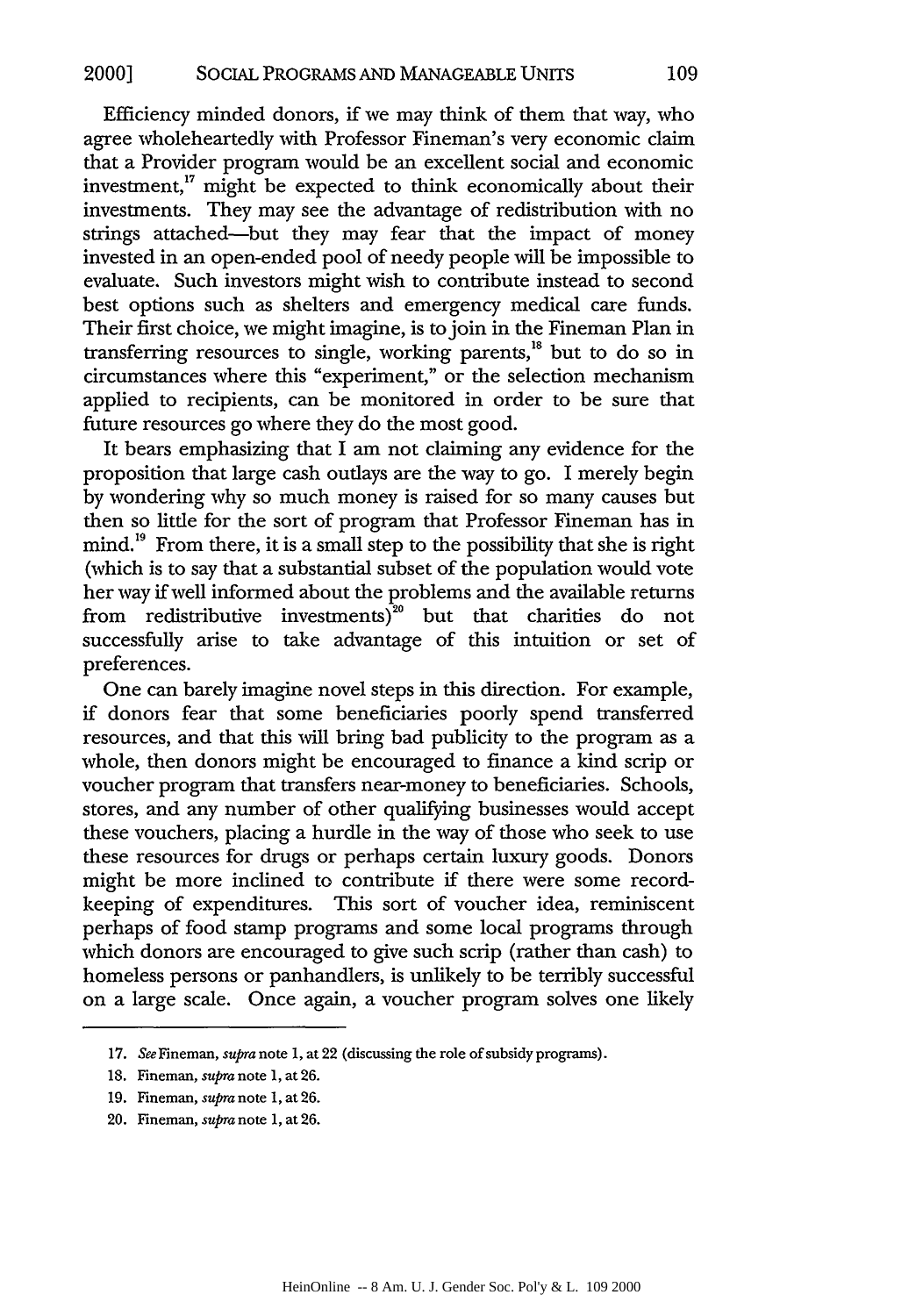concern of donors but it does little to make programs comparable.

Consider, in this regard, recent and well-publicized privately funded programs that promise an inner city fourth grade class, or some comparable target group, college scholarships for all members who succeed in continuing with their education and gaining college admission. These programs are clever in that they transfer resources that cannot easily be misspent, and they encourage a long term partnership among the targeted students, donors, and students' families. In some cases, the donors work to provide counseling and other assistance long before it is time for college. More to my point, the target group in these cases is fixed and is a manageable unit. It is possible to see how thirty students in a target class program benefits over the next ten or fifteen years as compared with other classes in the same, or neighboring schools. Additionally, the unit allows donors to sense that they are making, or at least offering, a meaningful contribution. If five of thirty would normally be expected to go to college, and the program succeeds rather wildly in sending ten additional class members to college, the cost will be that of associated fifteen college students (and earlier services). We might estimate this cost at \$2 million dollars, which seems like a reasonable amount for a foundation, wealthy individual, or graduating college class to contemplate.

Without belaboring the point, I will hold this up as an example of the best kind of modern innovation in fundraising and social experimentation. It may turn out in five or ten years that the school drop-out rates from these lucky, targeted classes do not differ much from other less fortunate classes that did not attract innovative donors. Perhaps it will develop that the students who do go to college in this manner do poorly because they had the money handed to them. However, it will be unusual if a college education turns out to be a poor social (or private) investment. But the point is that at least we might learn something from these experiments. We will also learn something, precisely because the targeted group forms a manageable unit that will be much studied in the near future. We may learn that the money alone is enough, that less money and more counseling along the way is better, that attention is more important than money, or that teachers need to be rewarded in order to raise the percentage of students who go to college. In comparison to a broadly structured program that simply offers money to poor students, the very nature of this type of program makes it more likely that we will learn something. Moreover, donors are more likely to feel that their marginal contributions make a difference.

Returning to Professor Fineman's concerns, it is perhaps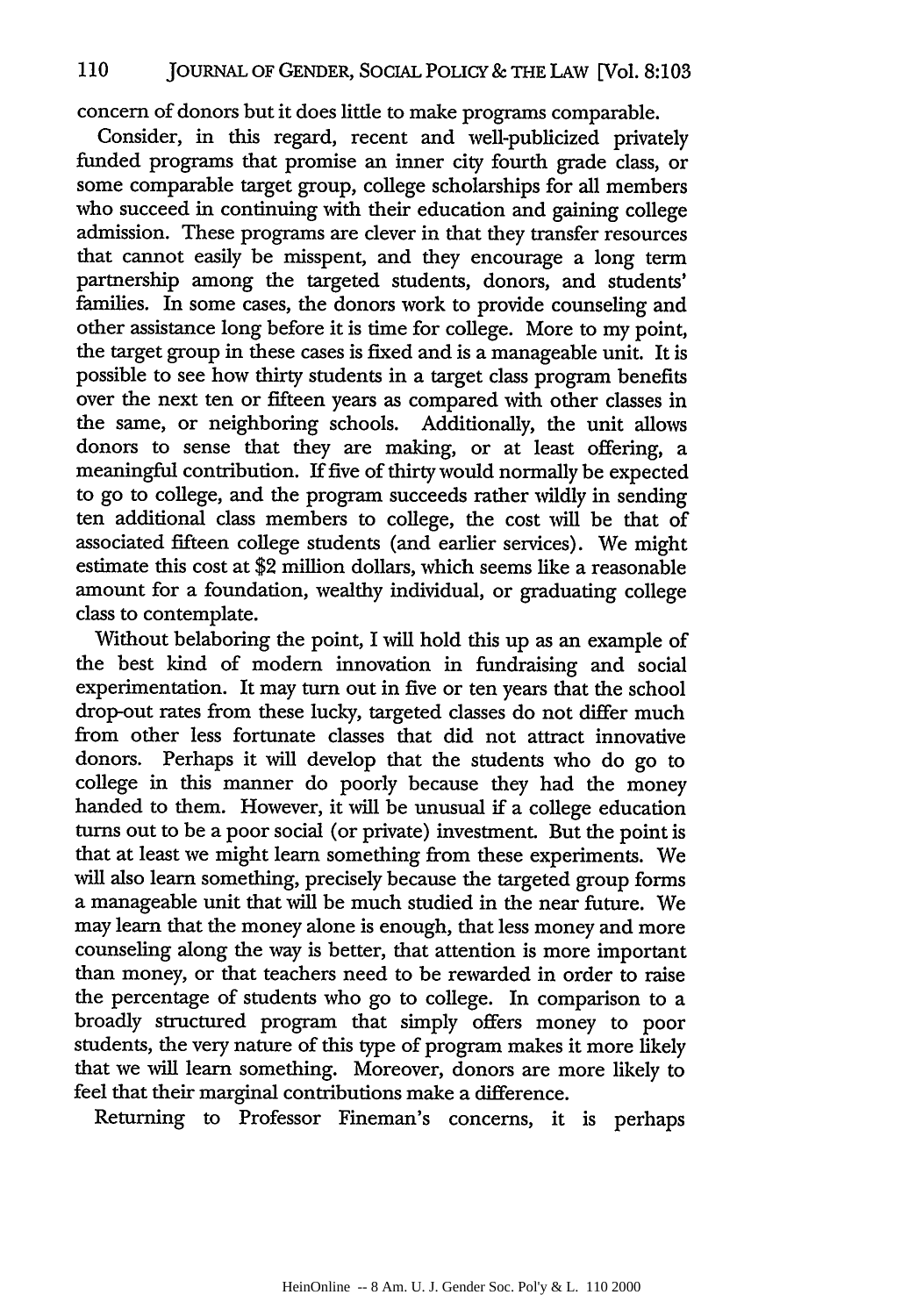unfortunate that single, working parents do not come bundled in classrooms or similar convenient packages. But it is possible that social entrepreneurs are missing small-scale opportunities to imitate the class-to-college examples. Thus, a women's shelter administrator might note that twenty of thirty women who needed the shelter in a given period seemed to fit the model of single working parents with young children who might thrive with a cash transfer, or annual stipend promised for five or ten years, so long as certain conditions were met for renewal.

#### III. GOVERNMENT PROGRAMS

I have suggested thus far that Professor Fineman's lamentation raises the positive question of why some social problems do not generate significant private or charitable efforts while others bring out enormous energy and resources. It is conventional to lament further and to suppose that problems of perception, selfishness, and even racism explain the absence of apparent concern and action in some quarters. But I have suggested that private effort may be much more likely when donors are offered manageable units. The units compete with one another and with the *status quo* in ways that permit donors not only to feel that they have accomplished something but also to reach some judgments as to whether their resources are well spent. My primary aim has been to ask and answer this positive question. It is apparent, however, that if the answer I offer (regarding manageable units) is on the mark, then there is a third step to be taken in the form of likely solutions to the obvious normative question of what it is that social entrepreneurs might do to overcome the disinclination of donors. I have devoted fewer words to that step, suggesting only that groups of beneficiaries might be "organized" into manageable units.

But my analysis has necessarily focused on private efforts, especially of the non-profit kind. Professor Fineman's implicit claim, on the other hand, is that our society should by democratic decision-making engage in "interdependent calculations" and re-distributions.<sup>21</sup> It is useful, therefore, to translate the claim about manageable units into the public sector. This is easily done and I have, of course, been using the example of higher education for just this reason.

Why are states and cities more likely to invest in and experiment with institutions of higher education than to invest in the sort of program Fineman has in mind? A valuable clue is that public

<sup>21.</sup> Fineman, supra note 1, at 26-27 n.25.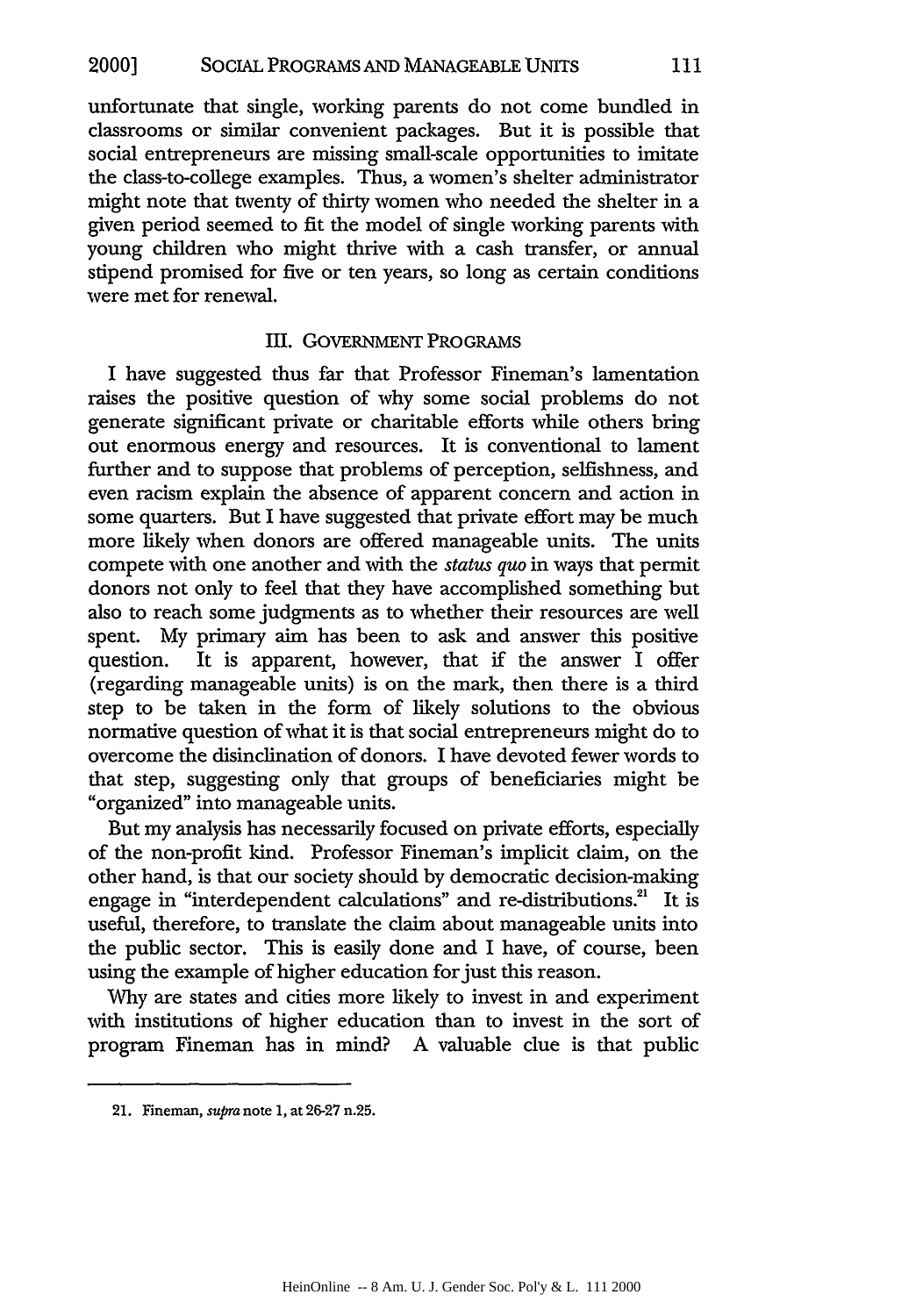universities are not state-wide or nation-wide programs but rather are very much sized in the manner of their private counterparts. Even when state universities are parts of state-wide systems, there is significant on-campus decision-making and distinct reputations and characteristics are encouraged. McDonald's may try for homogenization in the market for fast food, but inasmuch as state universities do not seek itinerant repeat customers, they offer product differentiation within their systems. More to the point, even if they do not intend to differentiate, they benefit from offering manageable units because graduates are more likely to feel loyal, and because performance can more easily be assessed by taxpayers, politicians, and consumers who will, in turn, be more likely to invest resources in these institutions. It goes almost without saying that the competition between public and private schools, and between public systems in the various states, offers further advantages.

This sort of thing is much more difficult to do with redistributive programs of the kind Fineman has in mind. If a state offers stipends to qualifying care givers, for example, taxpayers and politicians fear that the state will become a magnet for needy care givers. Universities can exclude students more easily than can welfare programs, and families that migrate to take advantage of good schools are more likely to include valuable taxpayers than are lowincome care givers. Moreover, a state-wide program is difficult to assess and monitor. Local governments might do better in this regard but then of course, they face more serious problems in terms of attracting beneficiaries.

This particular "problem" of mobility is not unlike that faced in health insurance schemes. If employees do not move jobs, and employers do not hire and fire, based on health care considerations, then the employment unit works fairly well as an insurance or pooling unit. But where mobility concerns are serious, it may actually make sense to organize insurance schemes around a fixed group (not unlike the once-proposed regional alliances), such as all people born in a certain town. The town might bargain on behalf of this group in order to secure services from health care providers. People might move to and from the town, but the idea is to keep the bargaining unit fixed. If Xmoves from town *A* to *B, X* continues to be part of *A's* group in this scheme, and *A* is responsible for buying health care for X in town *B*. We might expect *A* to bargain with *B* to move *X* into *B*'s group, perhaps exchanging members on a large scale basis, but neither *A* nor *B* need do so. Presumably, enough of the original members in group *A* will stay in town *A* so as to provide some monitoring and democratic control over the management of the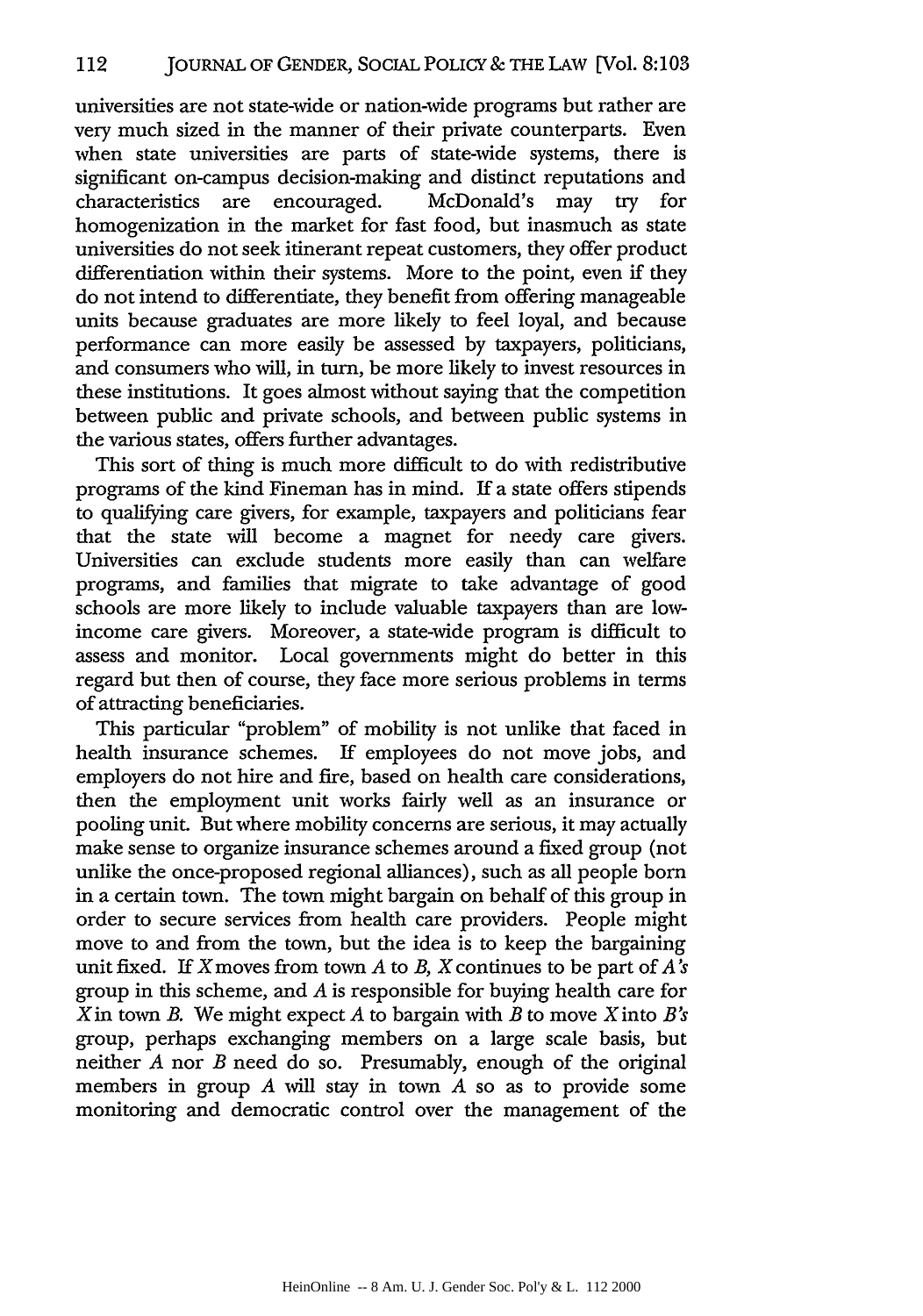group in a direct fashion or through *A's* existing political system.

The same idea might be applied to other programs including the kind Professor Fineman encourages.<sup>22</sup> Fifty low-income working parents who live near one another might be lumped in a group regardless of whether some move away or others move into the area. But this is obviously not the place to explore the details of such manageable units. The point is simply that most private and public (and parallel) successes appear in manageable units. Enterprises ranging from hospitals to universities to operas and museums all seem to come in manageable units. Other redistributive projects might do well to copy this pattern. Purely public projects also try to foster comparisons and competition. Yosemite and Yellowstone National Parks develop distinct reputations-and indeed it would not be startling to find such national parks privatized or placed in nonprofit forms where they appeal better to private donors, but we would expect them to remain in manageable units rather than bundled together.

### IV. CONCLUSION

Professor Fineman offers a valuable lamentation that encourages us to think of the world we might construct around us. My own inclination is to puzzle over the way the world is organized. We all know many people who share the vision of more egalitarian wealth distribution or more support for, or payments to, those who do more than their "share" of child-rearing and the like. The question, then, is why organizations and politicians do not materialize to tap into these preferences or instincts. I have tried to suggest here that such political and social entrepreneurs are more likely to succeed, and therefore to arise, where the projects they put forth are of manageable size. Donors will be more likely to support programs that can be compared and monitored, and that generate a sense that each contributor provided something worthwhile. Politicians who respond to voters and taxpayers may have similar preferences.

It is possible that this argument about manageable units offers some hints as to how our world might indeed be different. Political, social, and even profit-oriented entrepreneurs might see ways to capitalize on the manageable unit idea. But it is possible that the problem is more formidable and that the moon is simply a more manageable target than the ghettos.

<sup>22.</sup> Fineman, *supra* note 1, at 26-27 n.25.